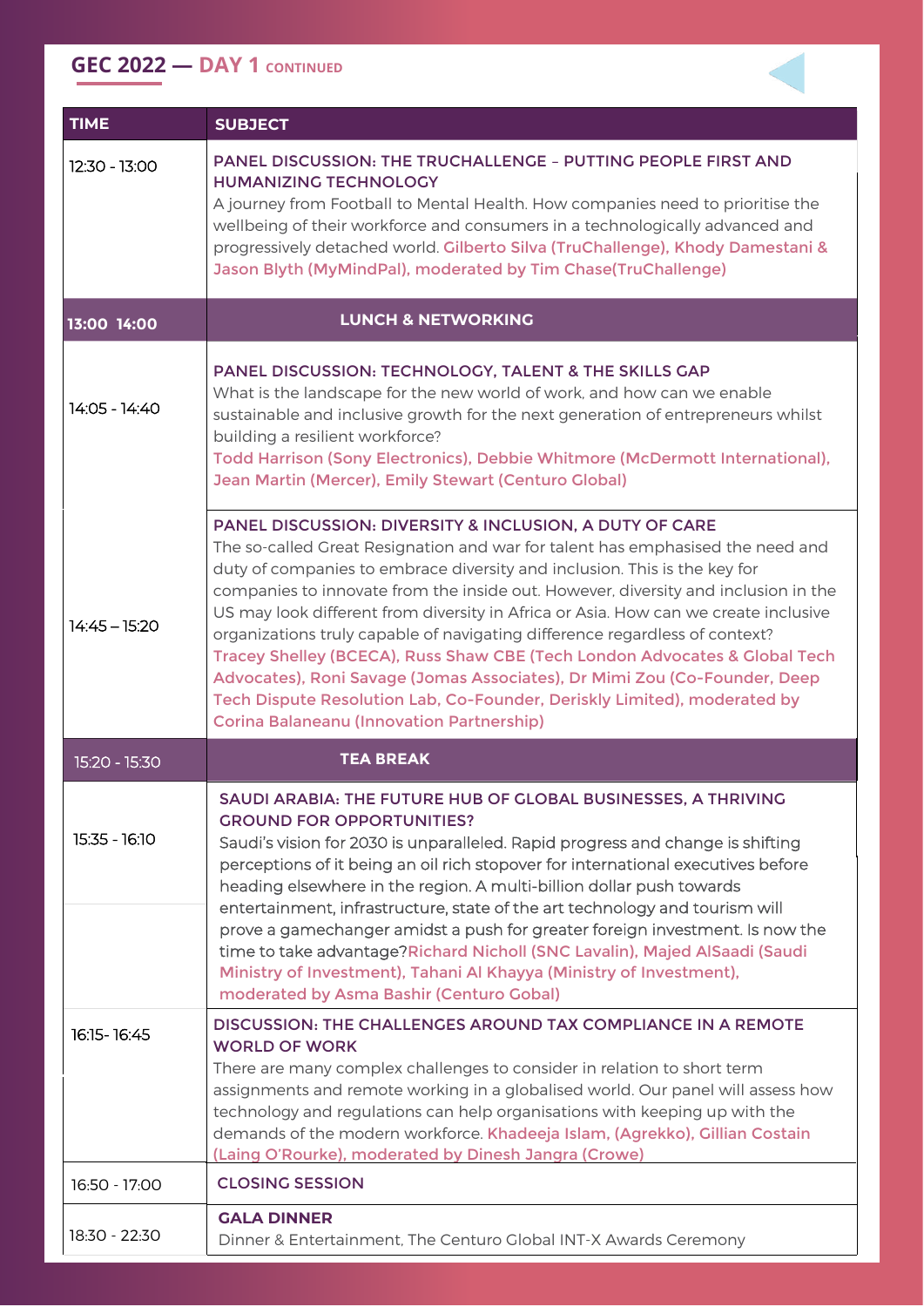### **GEC 2022 — Day 2**



| <b>TIME</b>     | <b>SUBJECT</b>                                                                                                                                                                                                                                                                                                                                                                                                                                                                                                                                                                                           |
|-----------------|----------------------------------------------------------------------------------------------------------------------------------------------------------------------------------------------------------------------------------------------------------------------------------------------------------------------------------------------------------------------------------------------------------------------------------------------------------------------------------------------------------------------------------------------------------------------------------------------------------|
| 08:00 - 09:00   | <b>REGISTRATION &amp; TEA</b><br>Greetings and Welcome                                                                                                                                                                                                                                                                                                                                                                                                                                                                                                                                                   |
| 09:05 - 09:10   | <b>WELCOME REMARKS</b>                                                                                                                                                                                                                                                                                                                                                                                                                                                                                                                                                                                   |
| 09:10 - 09:40   | KEYNOTE: HOW TO BUILD A GLOBAL ECOSYSTEM IN A DIGITAL WORLD<br>How Rolls-Royce builds, engages and delivers a stronger ecosystem through<br>collaboration and innovation internationally.<br>Caroline Gorski, R <sup>2</sup> Factory, Rolls-Royce                                                                                                                                                                                                                                                                                                                                                        |
| 09:45 - 10:15   | <b>BUILDING A DIGITAL NATION &amp; DOING BUSINESS WITH CHINA</b><br>Digitalisation has impacted every area of life. We will hear from Allan Chou by<br>video to discuss how China is leading the charge in digitisation of an entire nation,<br>followed by a fireside chat.<br>Allan Chou (RAIDiCal) - Video FIRESIDE CHAT: Nicholas Littlewood (Rosecastle<br>Capital), moderated by Syrus Lohrasb (CBBF)                                                                                                                                                                                              |
| 10:10-10:40     | FIRESIDE CHAT - THE ROLE OF GOVERNMENT IN A 1& REGULATION<br>Arti icial Intelligence is changing how we live, work and play. This session will<br>explore how governments can promote innovation and ensure AI and other<br>technological innovations are adequately supported whilst balancing the need for<br>them to be developed and used responsibly.<br>Xiaodong Zhang (Agile Think Tank) - Short Introduction followed by:<br>Fireside Chat - Lord Tim Clement Jones CBE (Member House of Lords), Dr Mimi<br>Zou (Co- Founder, Deep Tech Dispute Resolution Lab, Co Founder, Deriskly<br>Limited) |
| $10:45 - 10:55$ | <b>TEA BREAK</b>                                                                                                                                                                                                                                                                                                                                                                                                                                                                                                                                                                                         |
| 11:00 - 11:40   | <b>PANEL DISCUSSION: THE FUTURE OF MARKETING &amp; BRANDING - METAVERSE.</b><br><b>WEB 3.0 AND NFTS</b><br>The virtual realm known as the Metaverse has only picked up pace over the past 2<br>years. Is this the future of the internet? How will blockchain technology create new,<br>enriched customer experiences in virtual worlds? How can brands promote and sell<br>in the Metaverse using the power of NFTs?<br>Richard Foster-Fletcher (MKAI), Prof. Yu Xiong (University of Surrey), Mike<br>Charalambous (Threedium), Arnold Ma (Qumin), moderated by Nina Jane Patel<br>(Kabuni)            |